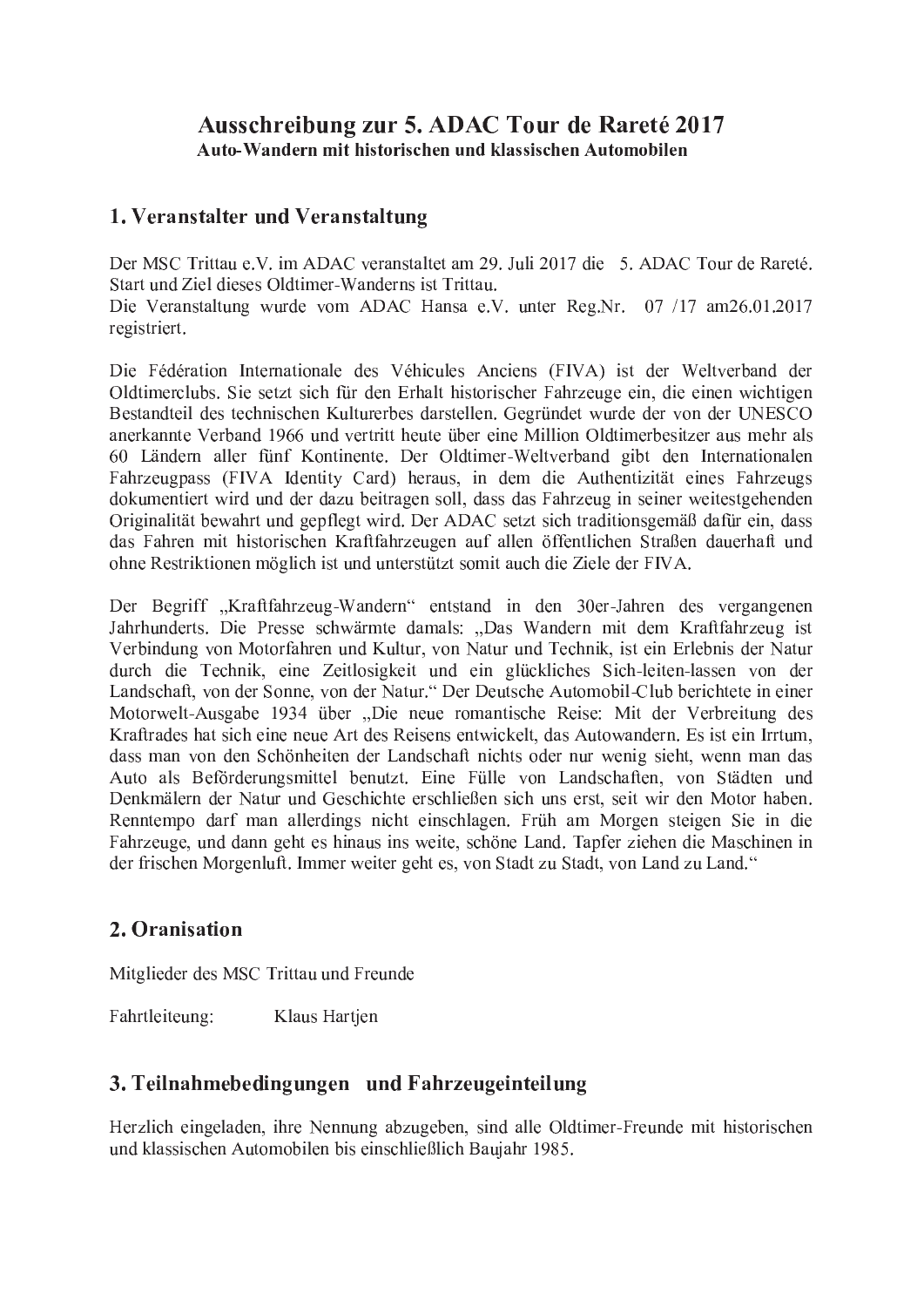Für besondere Fahrzeuge neueren Baujahres besteht die Möglichkeit einer Ausnahmeregelung. Die Oldtimer sollen sich überwiegend im originalgetreuen Zustand befinden.

Das Teilnehmerfeld ist auf 50 Fahrzeuge begrenzt. Die Auswahl erfolgt durch den Veranstalter und ist unabhängig vom zeitlichen Eingang der Nennung. Alle bis zum Nennschluss eingegangenen Anmeldungen werden bei der Auswahl berücksichtigt. Anschließend werden die Fahrzeuge je nach Bauart und Baujahr in entsprechende Klassen eingeteilt. Gibt es in einer dieser Klassen zu viele Nennungen, behält sich der Veranstalter vor, die Teilnehmer per Losentscheid zu ermitteln. Eine Ablehnung ist unanfechtbar. Das Fahrzeug muss eine für den Straßenverkehr ordnungsgemäße Zulassung besitzen.

Die Haftpflichtversicherung für jedes Fahrzeug muss MINDESTENS 2.000.000.00 EURO BETRAGEN.

Die Fahrer müssen im Besitz eines gültigen Führerscheins für das genannte Fahrzeug sein. Lizenzen sind nicht erforderlich, da es sich um keine motorsportliche Veranstaltung handelt. Die Veranstaltung wird gemäß den nachfolgenden Bestimmungen, zu denen sich die Teilnehmer durch Abgabe der Nennung und durch ihre Unterschrift verpflichten, durchgeführt:

- der jeweils geltenden Straßenverkehrs-Ordnung (StVO),
- der jeweils geltenden Straßenverkehrs-Zulassungs-Ordnung (StVZO),
- der jeweils geltenden Fahrzeug-Zulassungs-Verordnung (FZV),
- der vorliegenden Ausschreibung und eventueller Ergänzungen hierzu,
- den Auflagen der Genehmigungs- und Erlaubnisbehörden.

#### 4. Leistungen

Folgende Leistungen sind im Nenngeld enthalten:

- Organisation und Durchführung der Veranstaltung 5.ADAC Tour de Rareté,
- Streckenausarbeitung der empfohlenen Fahrtstrecke auf Landkarte,
- Eine Erinnerungsplakette pro Fahrzeug.
- Pannenhilfe und technische Betreuung durch den Veranstalter
- Frühstück, rustikales Mittagessen, Kaffeepause und ein vier Gänge-Menü,
- Ein Startnummernschild pro Fahrzeug,
- Veranstalterhaftpflichtversicherung.

# <sup>º</sup> / » <sup>²</sup> <sup>4</sup> <sup>3</sup> ° <sup>±</sup> <sup>1</sup>

Am Fahrzeug ist das vom Veranstalter gestellte Startnummernschild anzubringen. Die teilnehmenden Fahrzeuge müssen den Vorschriften der Straßenverkehrs-Zulassungs-Ordnung (StVZO) bzw. die nicht in Deutschland zugelassenen Fahrzeuge den jeweiligen Bestimmungen ihres Landes entsprechen.

Bei der Abnahme sind vorzulegen:

- Nennbestätigung,
- Führerschein,
- Fahrzeugschein bzw. Zulassungsbescheinigung Teil I; Fahrzeugscheinheft bei roten "07er" Kennzeichen.

Bei der Dokumentenabnahme erhält jeder Fahrer aktuelle Informationen zum Ablauf sowie die Fahrtunterlagen und die Bordkarten der Wander-Tour.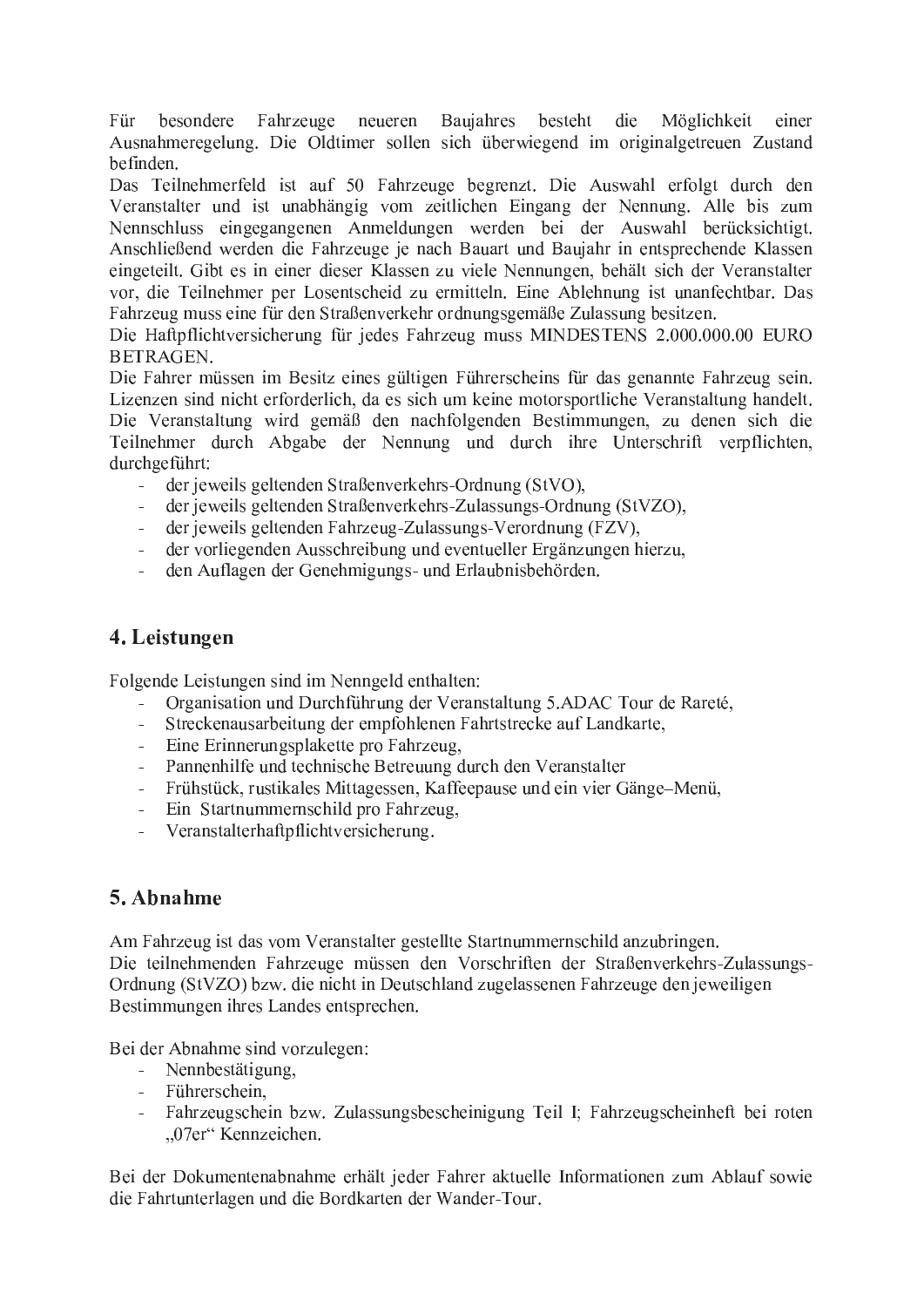# 6. Oldtimer-Wander-Tour

Die Tour führt auf ausgewählten, für historische und klassische Fahrzeuge geeigneten Straßen durch die einzigartigen Regionen Stormarn, Lauenburg, Hamburg und Schleswig Holstein.

Der Veranstalter nimmt bei der Auswahl der Strecken Rücksicht auf das Leistungsvermögen (Motorleistung, Bremsen, etc.) der Oldtimer.

Der Start der einzelnen Teilnehmer erfolgt zu der vom Veranstalter in der Bordkarte eingetragenen Zeit.

Die Teilnehmer haben die Aufgabe, unter Einhaltung der jeweils geltenden Straßenverkehrsvorschriften, die in den Fahrtunterlagen (Bordkarte, Kartenmaterial) angegebene Strecke innerhalb der in den Bordkarten vorgegebenen Zeitvorgaben zurückzulegen.

Für die Wertung sind im Rahmen der Ausfahrten bei den Wander-Pausen (WP's) Fragen zu Oldtimern, den Oldtimer-Wander-Touren und der Regionen zu beantworten sowie Aufgaben zu absolvieren.

Die Teilnehmer sind allein für das Vorweisen der Bordkarten an den verschiedenen Stationen und für die Richtigkeit aller Einträge verantwortlich.

Die erreichbaren Punkte ergeben sich aus den Fahrtunterlagen.

Proteste gegen das offizielle Ergebnis sind nicht zulässig.

# 7. Wertung und Preise

Es erfolgt eine Gesamtwertung. Sieger ist jeweils der/die Fahrer/Fahrerin, der/die nach dem Wettbewerb die wenigsten Fehlerpunkte aufzuweisen hat. Bei Punktgleichheit entscheidet zunächst das Alter der Fahrzeuge. Tritt auch hier ein Gleichstand auf, entscheidet das Alter des Teilnehmers.

Es gibt nur einen Preis für den Gesamtsieger.

# <sup>Ç</sup> / <sup>È</sup> <sup>1</sup> <sup>4</sup> <sup>4</sup> <sup>8</sup> <sup>4</sup> : <sup>1</sup> <sup>4</sup> <sup>É</sup> <sup>È</sup> <sup>1</sup> <sup>4</sup> <sup>4</sup> : <sup>1</sup> <sup>7</sup> <sup>9</sup>

Nennschluss ist der  $01$ . Juli 2017.

Das Nenngeld für die Veranstaltung beträgt pro Fahrzeug (Fahrer und Beifahrer)  $\epsilon$  195,00. Nachnennungen sind bis zum Veranstaltungstag möglich.

Ein 3. Mitfahrer bzw. Begleitpersonen, die am Programm teilnehmen möchten, zahlen  $\epsilon$  80.00. Getränke sind nicht im Nenngeld enthalten und daher individuell von den Teilnehmern zu begleichen.

Nennungen sind unter Verwendung des Nennformulars zu richten an:

Klaus Hartjen Billetal 66, 22946 Trittau Tel. 04154 / 2364 Fax. 04154 / 2386 e-mail: klaus.hartjen@gmx.de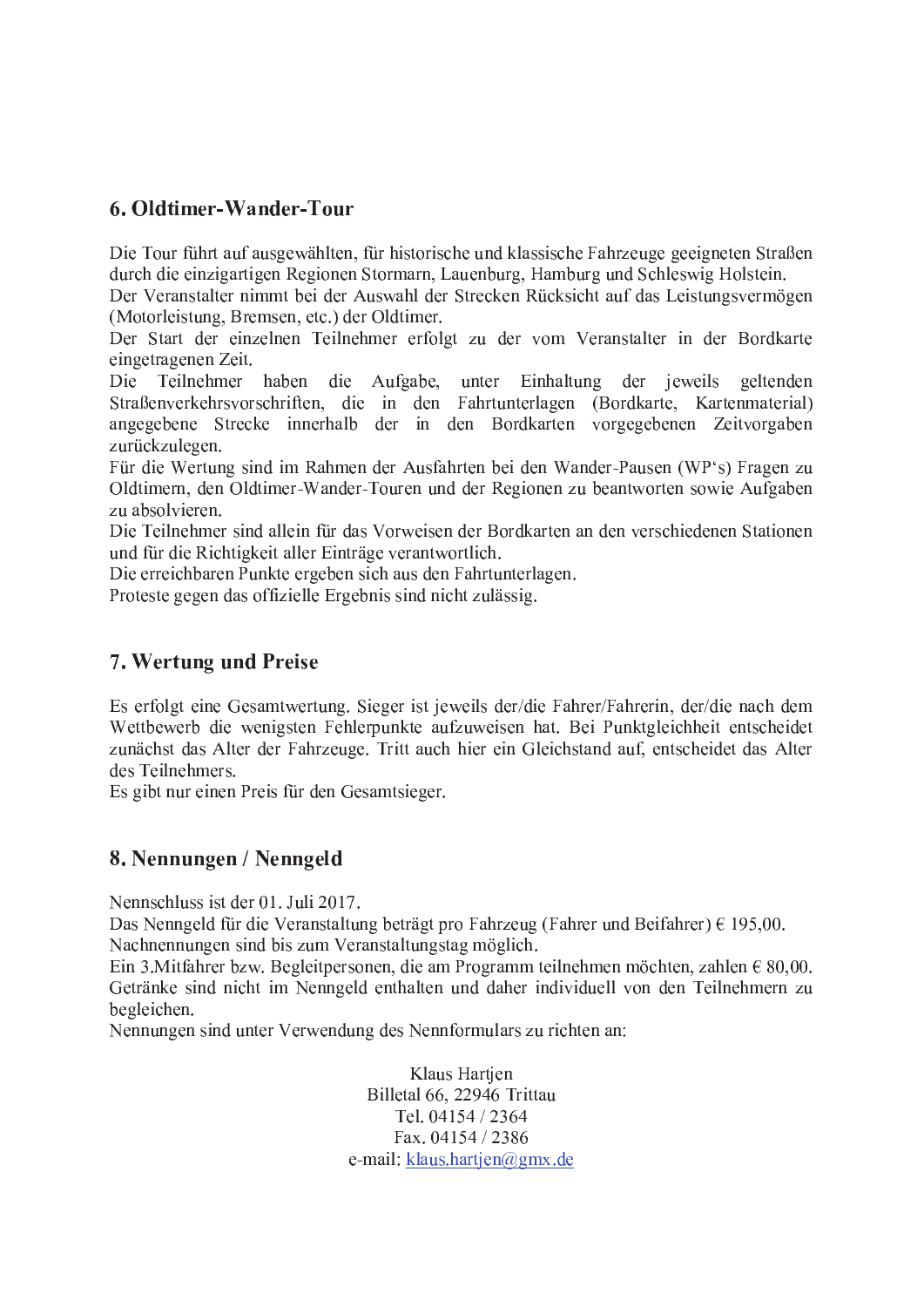Mit der Einsendung von Bildmaterial erklärt der Teilnehmer sein Einverständnis zur uneingeschränkten honorarfreien Verwendung, Verwertung oder Veröffentlichung. Darüber hinaus erklären die Teilnehmer ihr Einverständnis zur Durchführung von Foto- und Filmarbeiten während der Veranstaltung sowie zur Einräumung der unentgeltlichen Sende-, öffentlichen Wiedergabe-, Aufzeichnungs-, Vervielfältigungs- und Bearbeitungsrechte hinsichtlich der von ihrer Person, etwaigen Begleitpersonen oder der von ihren Fahrzeugen gefertigten Film- oder Fotoaufnahmen. Die Rechteeinräumung umfasst auch die Nutzung von Aufnahmen zu Zwecken der Eigenwerbung, der Veranstaltungsbewerbung und der Nutzung durch Sponsoren und Partner

Die Nennbestätigungen werden eine Woche nach Nennungsschluss versandt.

Bei Absage der 5.ADAC Tour de Rareté durch den Veranstalter erhält der Teilnehmer bereits bezahltes Nenngeld zurückerstattet.

#### 9. Stornierung

Im Falle des Rücktritts oder der Nichtteilnahme durch den Teilnehmer gilt folgende Regelung. Nenngeld ist Reuegeld und wird nur in begründeten Ausnahmefällen erstattet.

#### 10. Verantwortlichkeit des Veranstalters

Der Veranstalter behält sich das Recht vor, erforderliche Änderungen und Ergänzungen der Ausschreibung sowie des Programmablaufs und des Zeitplans der 5. ADAC Tour de Rareté vorzunehmen oder auch die Veranstaltung abzusagen, falls dies durch außerordentliche Umstände notwendig ist, ohne jegliche Schadensersatzpflichten zu übernehmen. Vorsatz und grobe Fahrlässigkeit sind ausgenommen.

# 11. Verantwortlichkeit und Haftungsbeschränkungen der Teilnehmer

Die Teilnehmer (Fahrer, Bei-/Mitfahrer, Eigentümer und Halter) nehmen auf eigene Gefahr an der 5. ADAC Tour de Rareté teil. Sie tragen die alleinige zivil- und strafrechtliche Verantwortung für alle von ihnen oder dem von ihnen benutzten Fahrzeug verursachten Schäden, soweit kein Haftungsausschluss nach dieser Ausschreibung vereinbart wird. Wenn der Fahrer nicht selbst Eigentümer oder Halter des von ihm benutzten Fahrzeugs ist, gibt er im Zusammenhang mit der Nennung eine entsprechende Verzichtserklärung des Kfz-Eigentümers oder des Kfz-Halters ab.

Die Teilnehmer (Fahrer, Bei-/Mitfahrer, Eigentümer und Halter) erklären mit Abgabe der Nennung den Verzicht auf Ansprüche jeder Art für Schäden, die im Zusammenhang mit der Veranstaltung entstehen, und zwar gegen

- den Veranstalter sowie die unter Punkt 2. genannten Personen.
- Mitarbeiter der ADAC Straßenwacht sowie des Pannendienstes die Arbeiten am Fahrzeug auf Wunsch der Teilnehmer durchführen.
- Den ADAC, die ADAC Regionalclubs, die ADAC Ortsclubs und alle Sponsoren, sowie deren Präsidenten, Vorstände, Geschäftsführer, Mitglieder, hauptamtliche und ehrenamtliche Mitarbeiter.
- Den Oldtimer Weltverband FIVA.
- Behörden, Servicedienste und alle anderen Personen die mit der Organisation der Veranstaltung in Verbindung stehen.